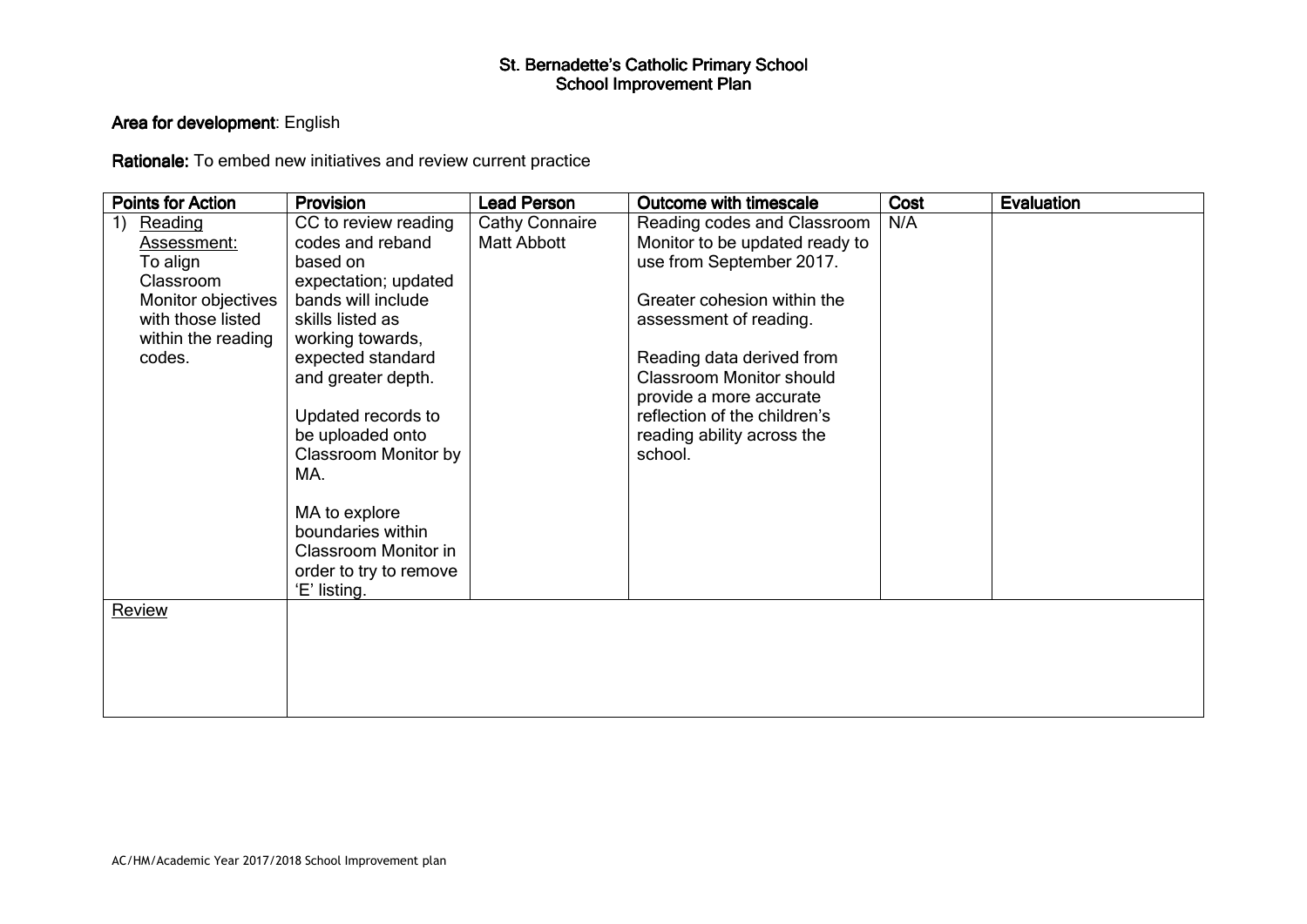### Area for development: English

Rationale: To embed new initiatives and review current practice

| <b>Points for Action</b> | Provision                                  | <b>Lead Person</b> | Outcome with timescale          | Cost       | <b>Evaluation</b> |
|--------------------------|--------------------------------------------|--------------------|---------------------------------|------------|-------------------|
| 2)<br>Reading:           | KS1 reading books                          | Clare O'Toole      | Books to be audited for the     | New books  |                   |
| To ensure take home      | will be audited to                         | Kerry Lakin        | beginning of the academic       | to be      |                   |
| books match the          | check which stage                          | English setting    | year.                           | purchased  |                   |
| reading ability of the   | they most closely                          | teachers.          |                                 | as free    |                   |
| pupils.                  | align with.                                | Teaching           | New books to be allocated to    | readers.   |                   |
|                          |                                            | Assistants who     | reading groups ready to give    | <b>TBC</b> |                   |
| To provide the           | A reference tool will                      | are reading with   | out in the first week in        |            |                   |
| children with            | be created that                            | groups.            | September.                      |            |                   |
| additional reading for   | outlines how Oxford                        |                    |                                 |            |                   |
| pleasure materials to    | Reading Tree books                         |                    | Staff to refer to reference     |            |                   |
| take home.               | and stages                                 |                    | guide throughout the year to    |            |                   |
|                          | correspond to age                          |                    | ensure children are             |            |                   |
| To ensure                | related expectations.                      |                    | appropriately challenged.       |            |                   |
| comprehension texts      | English teachers to                        |                    |                                 |            |                   |
| are appropriately        | ensure children are                        |                    | Children will have the          |            |                   |
| pitched in relation to   | suitably challenged                        |                    | opportunity to take free        |            |                   |
| pupil ability. Teachers  | by their take home                         |                    | readers of their choice home    |            |                   |
| should offer a range     | book, particularly in                      |                    | from September. Setting         |            |                   |
| of different types of    | lower ability setting                      |                    | teachers to ensure books are    |            |                   |
| question, in line with   | groups.                                    |                    | returned to school before an    |            |                   |
| C codes and statutory    |                                            |                    | additional book is provided.    |            |                   |
| assessment.              | Children to be given                       |                    |                                 |            |                   |
|                          | the opportunity to                         |                    | Comprehension texts will be     |            |                   |
|                          | borrow a range of                          |                    | matched appropriately to        |            |                   |
|                          | different types of age                     |                    | children's reading ability and  |            |                   |
|                          | appropriate                                |                    | questions will be varied and    |            |                   |
|                          | (vocabulary rich)                          |                    | will reflect the type of        |            |                   |
|                          | reading material,                          |                    | questions given within national |            |                   |
|                          | including chapter<br>books and non-fiction |                    | assessments.                    |            |                   |
|                          | texts.                                     |                    |                                 |            |                   |
|                          |                                            |                    |                                 |            |                   |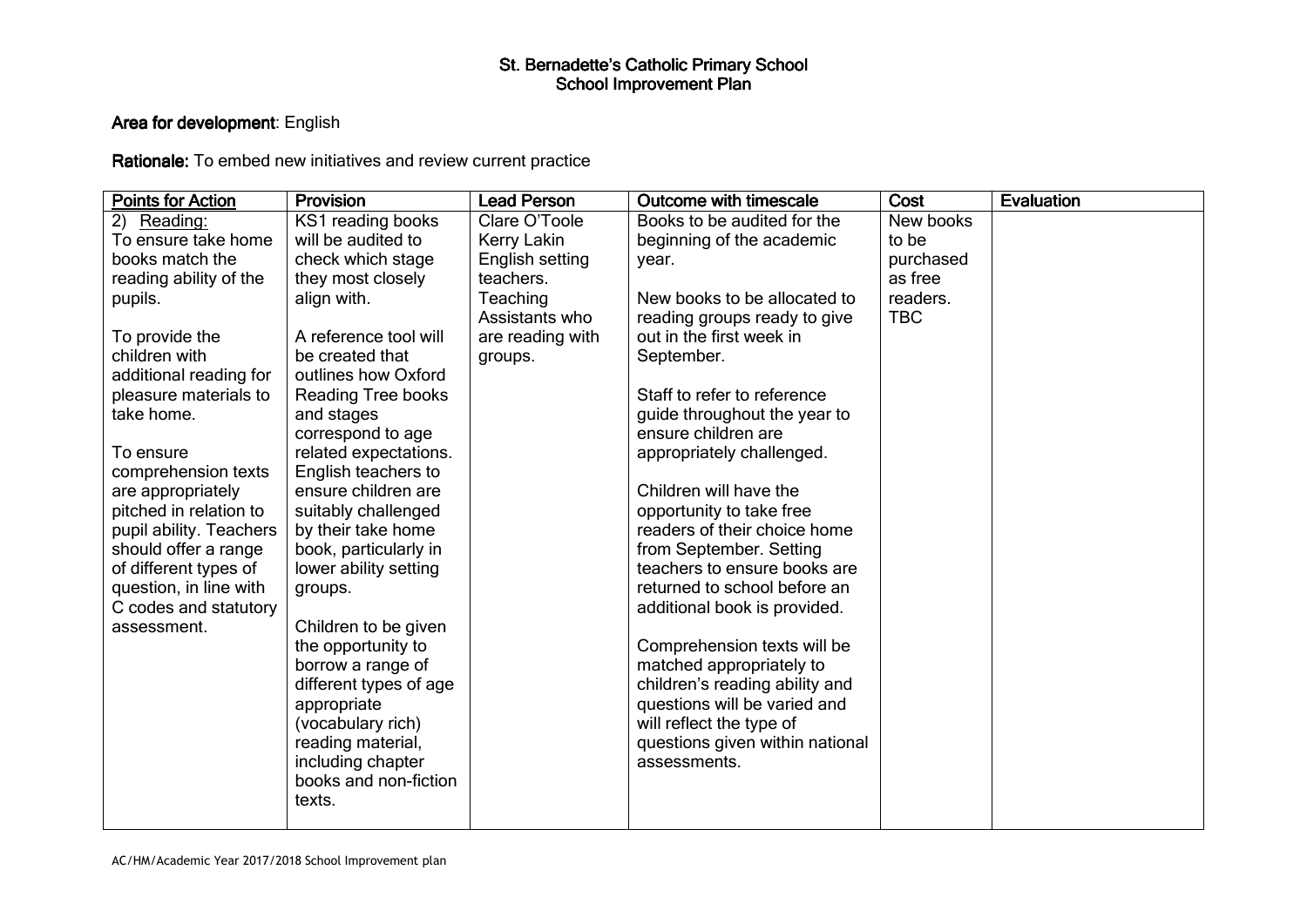|        | Teachers to ensure<br>that comprehension<br>texts used match age<br>related expectations<br>and contain a variety<br>of different types of<br>question. Question<br>style should reflect<br>those given in<br>national assessments<br>and should<br>incorporate a range of<br>skills. |  |  |
|--------|---------------------------------------------------------------------------------------------------------------------------------------------------------------------------------------------------------------------------------------------------------------------------------------|--|--|
| Review |                                                                                                                                                                                                                                                                                       |  |  |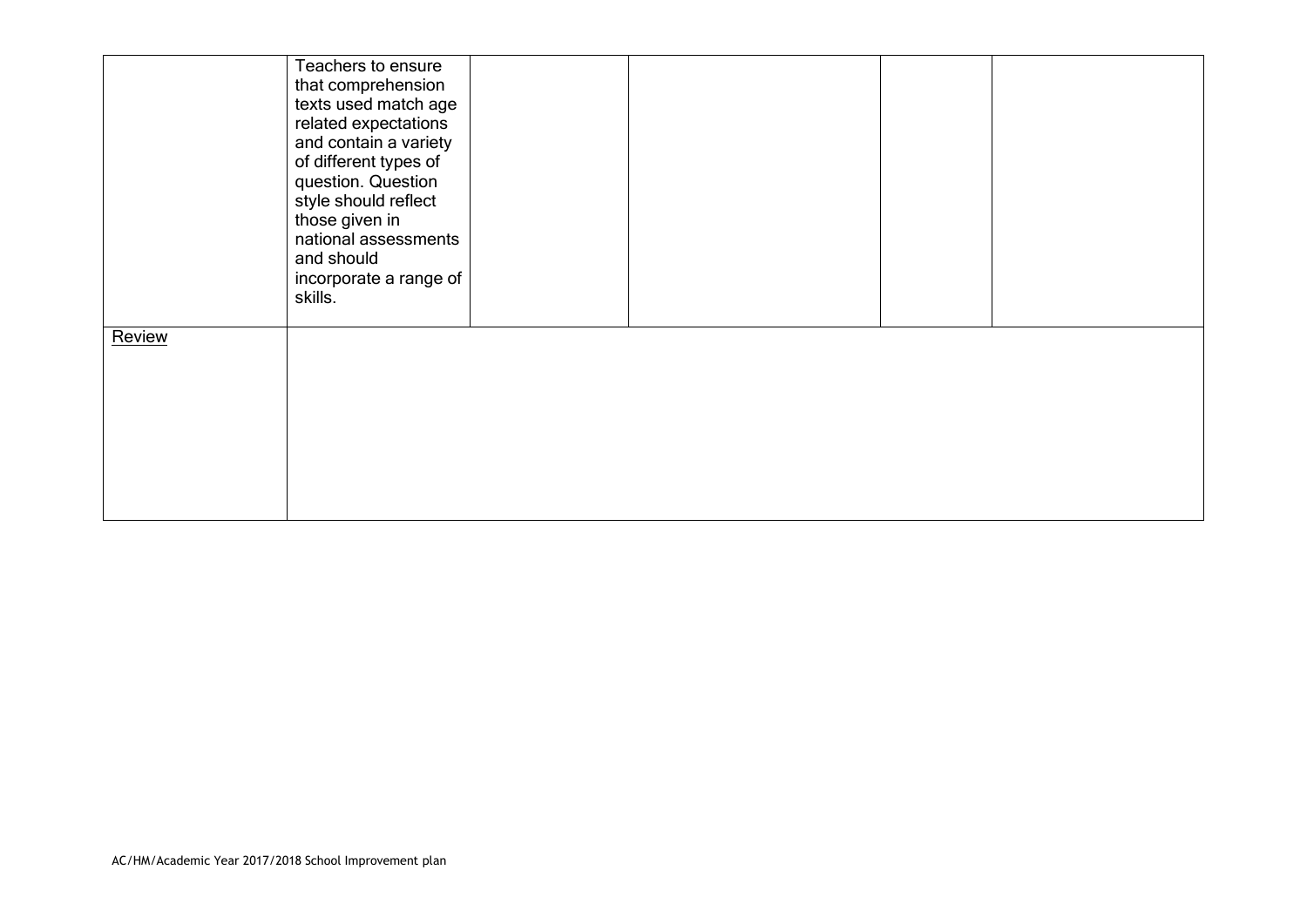### Area for development: English

Rationale: To embed new initiatives and review current practice

| <b>Points for Action</b> | Provision                                     | <b>Lead Person</b> | <b>Outcome with timescale</b>                         | Cost       | <b>Evaluation</b> |
|--------------------------|-----------------------------------------------|--------------------|-------------------------------------------------------|------------|-------------------|
| 3) Handwriting:          | Designated                                    | Kerry Lakin        | To begin in Autumn 1, with                            | Training   |                   |
| To improve the           | handwriting time to                           | Clare O'Toole      | training to be organised before                       | costs TBC. |                   |
| standard of              | be scheduled across                           | All staff          | October half term.                                    |            |                   |
| handwriting across       | KS1 and KS2:                                  |                    |                                                       |            |                   |
| KS1 and KS2.             | 2 x 10 minute slots                           |                    | By February half term, there                          |            |                   |
|                          | weekly.                                       |                    | should be clear progress with                         |            |                   |
|                          | 1 x 30 minute slot                            |                    | regards to the development of                         |            |                   |
|                          | weekly.                                       |                    | handwriting. Standards of                             |            |                   |
|                          | Staff to receive                              |                    | handwriting should be<br>improving across the school. |            |                   |
|                          | training in effective                         |                    |                                                       |            |                   |
|                          | teaching of                                   |                    |                                                       |            |                   |
|                          | handwriting                                   |                    |                                                       |            |                   |
|                          | (preferably by                                |                    |                                                       |            |                   |
|                          | Nelson, if available,                         |                    |                                                       |            |                   |
|                          | as scheme is already                          |                    |                                                       |            |                   |
|                          | used throughout the                           |                    |                                                       |            |                   |
|                          | school).                                      |                    |                                                       |            |                   |
|                          |                                               |                    |                                                       |            |                   |
|                          | Greater emphasis on                           |                    |                                                       |            |                   |
|                          | the teaching of                               |                    |                                                       |            |                   |
|                          | handwriting - informal                        |                    |                                                       |            |                   |
|                          | learning walks to take                        |                    |                                                       |            |                   |
|                          | place in Autumn 1 to<br>check provision is in |                    |                                                       |            |                   |
|                          | place and handwriting                         |                    |                                                       |            |                   |
|                          | will also be focused                          |                    |                                                       |            |                   |
|                          | on within book                                |                    |                                                       |            |                   |
|                          | monitoring.                                   |                    |                                                       |            |                   |
|                          |                                               |                    |                                                       |            |                   |
|                          | <b>Audit Nelson</b>                           |                    |                                                       |            |                   |
|                          | resources in school                           |                    |                                                       |            |                   |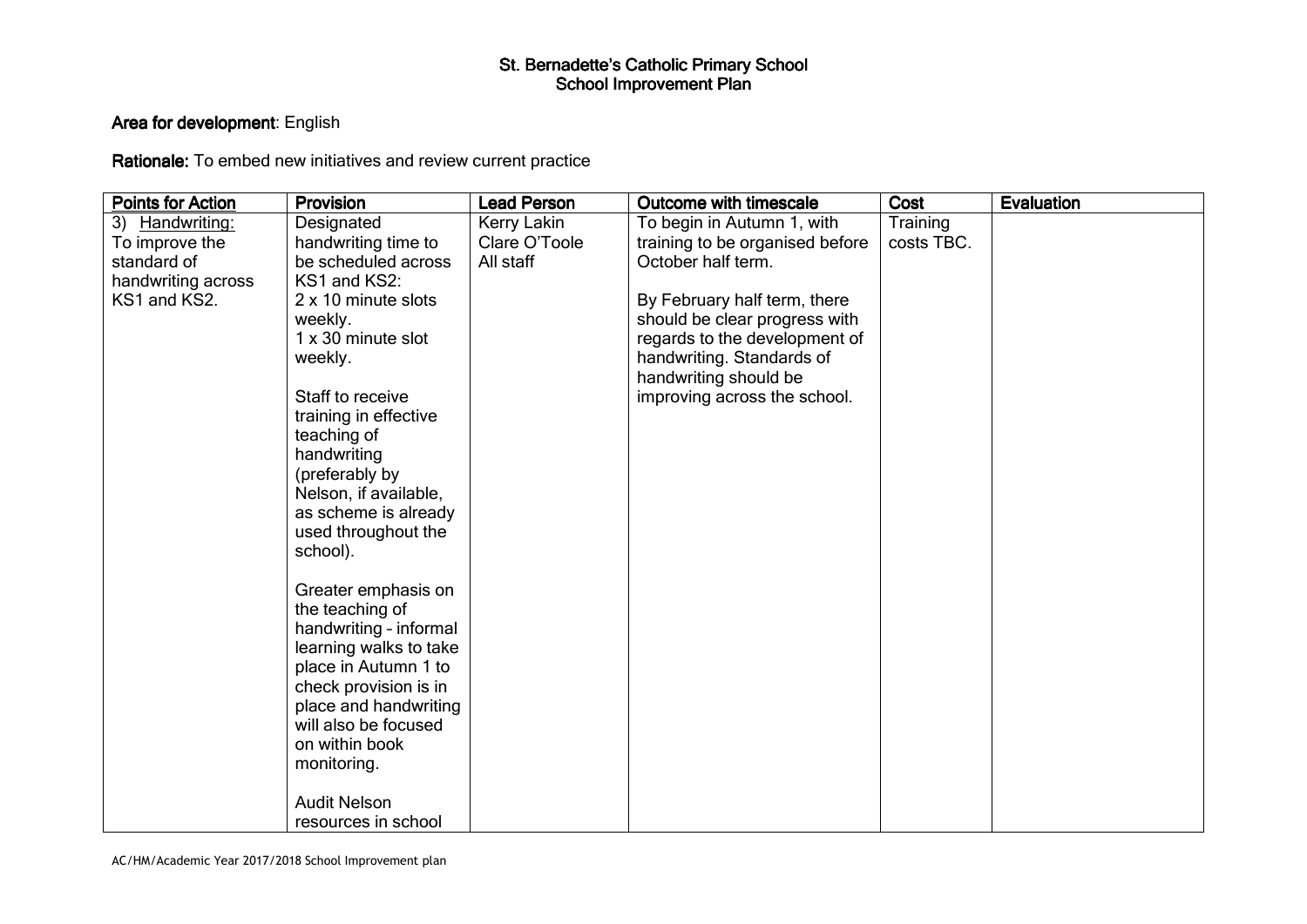|        | and share resources<br>with staff.<br>Cursive style to be<br>introduced from year<br>1 to allow for greater<br>continuity across the<br>school. |  |  |
|--------|-------------------------------------------------------------------------------------------------------------------------------------------------|--|--|
| Review |                                                                                                                                                 |  |  |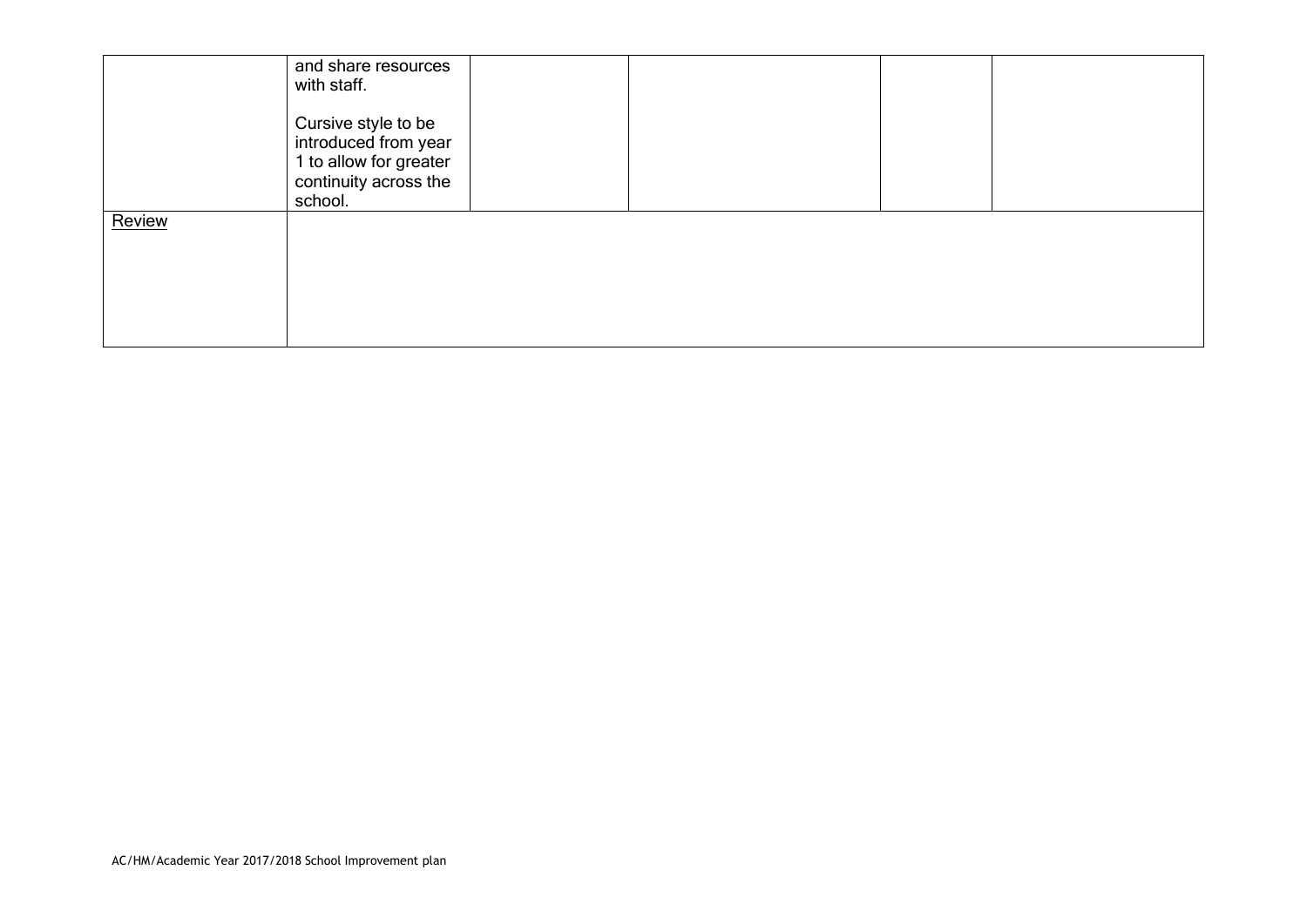### **Area for development**: English

| <b>Rationale:</b> To embed new initiatives and review current practice |  |
|------------------------------------------------------------------------|--|
|------------------------------------------------------------------------|--|

| <b>Points for Action</b> | <b>Provision</b>                                                                                                                            | <b>Lead Person</b>    | Outcome with timescale         | Cost         | <b>Evaluation</b> |
|--------------------------|---------------------------------------------------------------------------------------------------------------------------------------------|-----------------------|--------------------------------|--------------|-------------------|
| 4) Talk for Writing:     | COT and CC to                                                                                                                               | <b>Cathy Connaire</b> | Programme will be fully        | Training     |                   |
| To be fully              | attend a one day                                                                                                                            | Clare O'Toole         | implemented by October half    | cost (TBC)   |                   |
| implemented within       | training session for                                                                                                                        | Kerry Lakin           | term.                          |              |                   |
| KS1, EYFS and            | EYFS and KS1.                                                                                                                               |                       |                                | New flip     |                   |
| across lower ability     |                                                                                                                                             |                       | Monitoring will be ongoing     | chart stands |                   |
| setting groups in        | COT and CC to then                                                                                                                          |                       | throughout the year to ensure  | and paper    |                   |
| <b>KS2.</b>              | disseminate this                                                                                                                            |                       | successful implementation.     | needed for   |                   |
|                          | training to relevant                                                                                                                        |                       | Standards of writing will      | each group.  |                   |
|                          | staff.                                                                                                                                      |                       | improve across the school,     |              |                   |
|                          |                                                                                                                                             |                       | including standards of writing |              |                   |
|                          | COT to support within                                                                                                                       |                       | within lower ability setting   |              |                   |
|                          | the planning and                                                                                                                            |                       | groups.                        |              |                   |
|                          | delivery of Talk for                                                                                                                        |                       |                                |              |                   |
|                          | Writing.                                                                                                                                    |                       |                                |              |                   |
|                          | Learning Walks to be<br>conducted to ensure<br>that the programme is<br>beginning delivered<br>regularly across the<br>relevant year bands. |                       |                                |              |                   |
|                          | Book monitoring to                                                                                                                          |                       |                                |              |                   |
|                          | focus on the three                                                                                                                          |                       |                                |              |                   |
|                          | stages of the                                                                                                                               |                       |                                |              |                   |
|                          | programme. In                                                                                                                               |                       |                                |              |                   |
|                          | particular, scrutiny                                                                                                                        |                       |                                |              |                   |
|                          | will focus on the                                                                                                                           |                       |                                |              |                   |
|                          | independent                                                                                                                                 |                       |                                |              |                   |
|                          | application and                                                                                                                             |                       |                                |              |                   |
|                          | ensure there is                                                                                                                             |                       |                                |              |                   |